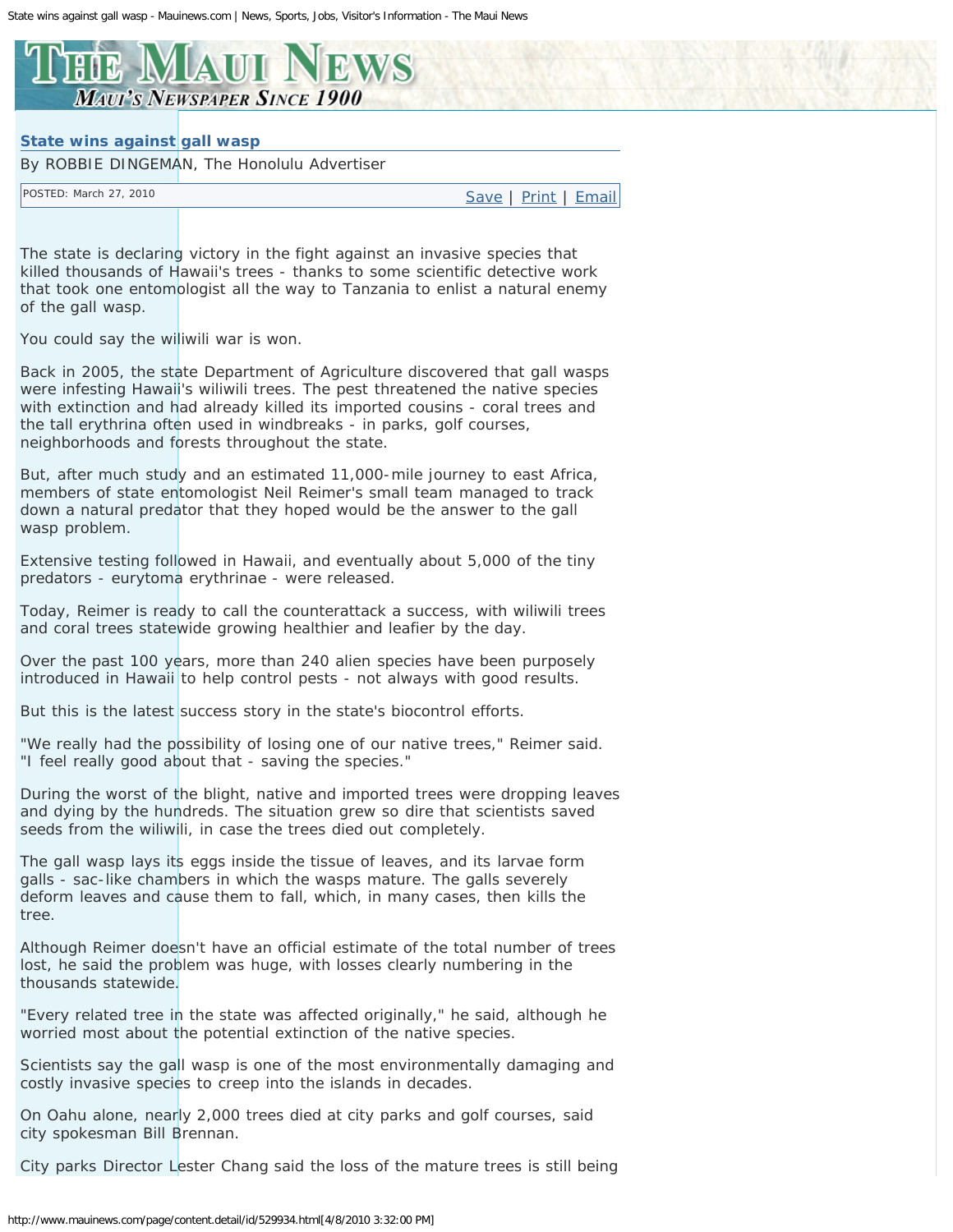State wins against gall wasp - Mauinews.com | News, Sports, Jobs, Visitor's Information - The Maui News

felt, and there's no way to estimate the eventual cost of trying to replant.

"It will take years to replace all of them and for the trees to grow to substantial size but in this case it took only a few months for a parasite to kill hundreds," Chang said.

Exploratory entomologist Mohsen Ramadan traveled to the east African nation of Tanzania to find the wasp's natural enemy after studying what part of the world might hold the answer to the scientific puzzle by comparing plants that fall prey to the gall wasp.

Although he rejects comparisons to the fictional Indiana Jones character, Ramadan traveled to remote and rugged locations where even the local guides agreed it could be dangerous.

"Sometimes they would not go without asking for a quard with a firearm," Ramadan said. He recalled nine-hour bus rides from the capital of Dar es Salaam to the dryland villages where the insects can be found.

"You have to really scout and go to the wilds," Ramadan said. "Some sites were not easy to reach and not safe."

Ramadan, a native of Egypt, tracked down the natural enemy - which is about the size of a black sesame seed - and brought it to Hawaii in late 2005 for two years of extensive research, testing, monitoring and permitting to ensure that the new import would not attack any other insect or plant.

In November 2008, the first of the tiny eurytoma were released in Honolulu, Ramadan said.

The female eurytoma attacks gall wasps by inserting its egg into a gall inhabited by a wasp larva. Once the egg hatches, it feeds on the larva.

Within a few months, trees began to recover, said entomologist Juliana Yalemar, who has been monitoring the insects and trees in the field.

"We saw from the beginning how fast they (the gall wasps) were dying off," she said. "For something to come in and start working quite fast, it was very exciting for me and for everybody else who was involved with the project."

Monitoring will continue, she said.

Ramadan worries that future travel won't be allowed because of the state budget crunch that has already halted most out-of-state travel.

He said he thinks biological controls may be possible with other pests - such as fireweed - and said he believes he can get grants to pay for the travel.

State spokesman Russell Pang said such travel isn't banned, but "it's evaluated on a case-by-case basis" and usually is approved if it can be paid for with special funds or federal money rather than from the state's hard-hit general fund treasury.

Meanwhile, Reimer is confident that the measures taken against the gall wasp have the pest under control.

"We're really comfortable in saying it's been very effective," he said. The gall wasp is "not coming back."

Now, Reimer's Plant Pest Control branch is hearing from scientists in Samoa, Taiwan, Fiji and other places with similar problems.

"We've got a lot of other countries talking to us now," Reimer said. "They want us to help them out by sharing this natural enemy with them."

[Subscribe to The Maui News](https://secure.oweb.net/onisubscriptions/subscriptions/subscriptions.asp?publicationID=110)